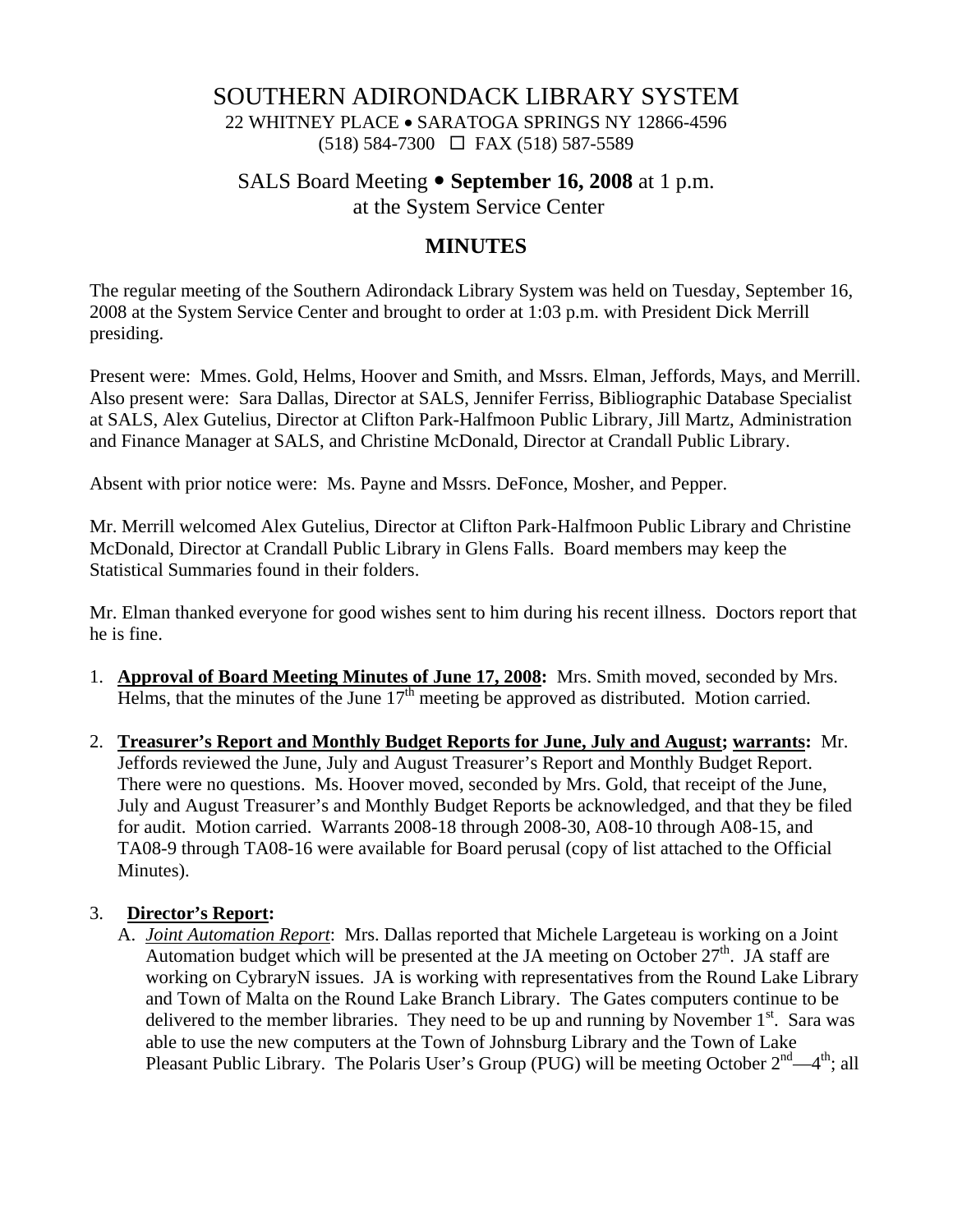of the JA staff will be attending as well as Jennifer Ferriss. The JA staff is also working to prepare year end reports.

B. *Other*: Some State Aid is still outstanding. State funding has been cut by 2%. It is not known how the remaining funds will be decreased. Supplemental Aid cuts are still up in the air. DLD was contacted for clarification on funding.

The two day CPLA Workshop was well attended and well received. Mrs. Dallas had verbal notice that the Lake Placid Foundation would pay for the workshop, but SALS has not received any written notification to date.

Mrs. Dallas met with our insurance agent to review the insurance binder for SALS. SALS insurance agent is TDBanknorth.

Delivery is still a challenge, but improving. There is a new warehouse manager and he is working to correct the routes, sorting, the attitude of the drivers, etc. Carol Clingan (MVLS), Jean Sheviak (CDLC), and Mrs. Dallas will meet with the Executive Vice President of the company to see if the account can be saved. Meetings are also scheduled with other vendors during the next few weeks.

Mrs. Dallas thanked Elaine Baker and Nancy Bowen for their help with the Construction Grant applications.

A very special thank you to Paul Mays and Steve Rowland for their help with the basic scope of work for SALS re-roofing project. SALS is applying for a Construction Grant to replace the roof.

DLD has not been able to tell us if the Broadband Grant will be funded.

Mrs. Dallas is still visiting library boards. She had a wonderful meeting with the Town of Lake Pleasant Public Library. They have agreed to pay the four-year-old JA bill for computers in 2009.

Mrs. Dallas has been invited to the Pember Library and Museum Annual Dinner, and will be attending a PLA Board meeting in Chicago in October. She and Joe Mattie, from the Division of Library Development, will be attending a Town of Inlet Public Library Board meeting on October  $21<sup>st</sup>$ . Mrs. Dallas noted that this meeting would conflict with SALS regularly scheduled Board meeting, and asked if the Board would change SALS meeting to the 28<sup>th</sup>. By Board consensus, SALS regularly scheduled Board meeting will be changed from October  $21<sup>st</sup>$  to October 28<sup>th</sup>.

A grant for downloadable audio books will be submitted to Saratoga County Legislature.

Crandall's Folklife Collection is scheduled to move the end of November. We will miss them.

Thank you to the Board for contributing to and attending Elaine Baker's retirement party. She will be missed. The elm trees will be planted this week. Mrs. Ferriss presented a video presentation of Elaine's fete for the Board to enjoy.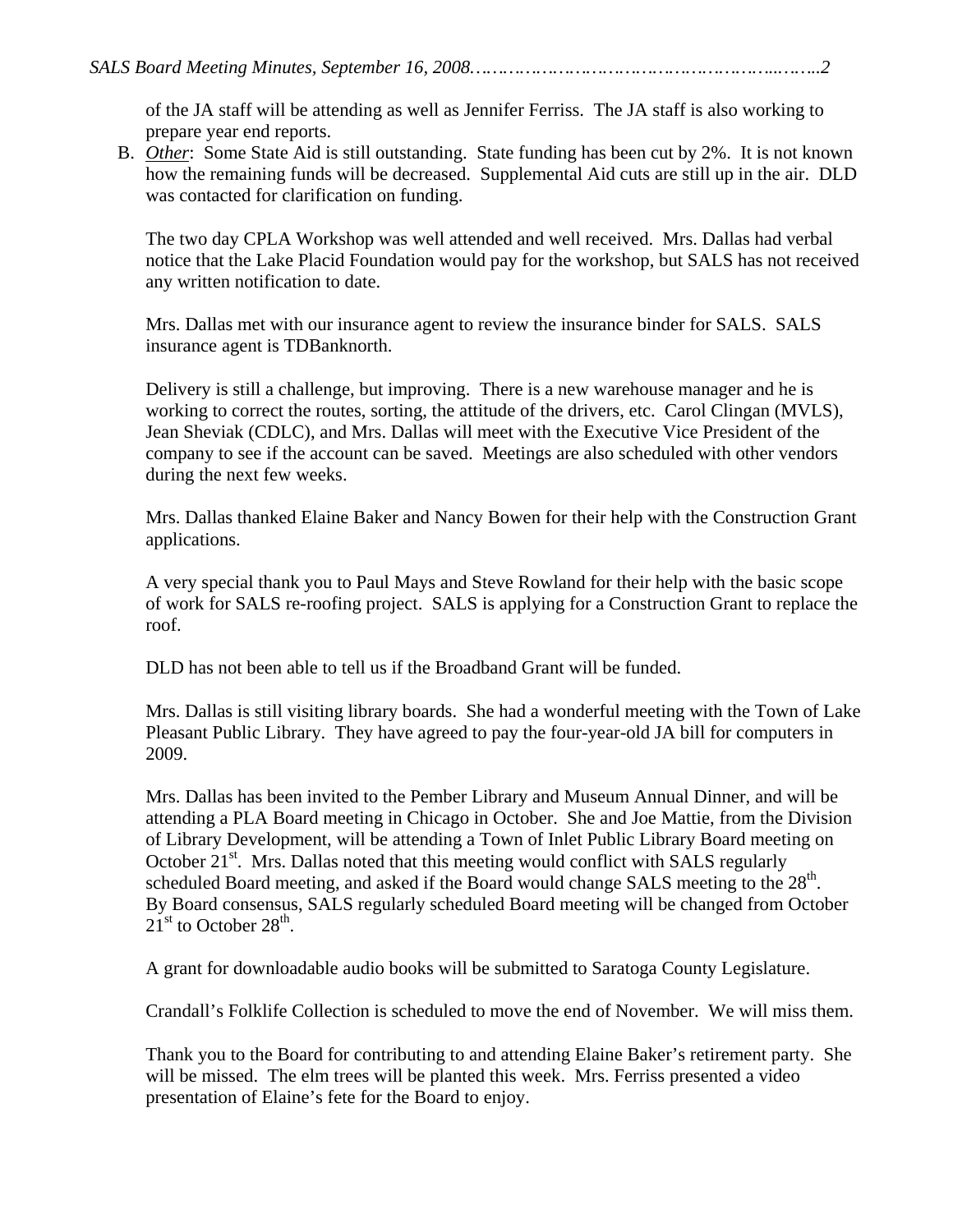### 4. **Committee Reports**:

- A. *Audit & Finance*: Mr. Jeffords noted that the 2008—2009 SALS Budget was emailed earlier for Board review. It includes a 4.1% cost of living increase, and is a balanced budget. There were no questions at the present time. Mrs. Dallas noted that the budget was sent out to the member libraries as well. The budget will be voted on at the October  $28<sup>th</sup>$  meeting.
- B. *Building*: Mr. Mays reported that a Construction Grant for replacing the roof was submitted. The new roof will be a high quality and more energy efficient. Options are being looked into for the empty space at SALS once the Folklife Center moves out. Please let either Mr. Mays or Sara know of any ideas or suggestions.
- C. *Bylaws Committee*:
- D. *Central Library Aid and Services*:
- E. *County Aid Coordinators*: A Grant request for Downloadable Audio Books will be submitted to Saratoga County. Mr. Merrill reported that Warren County remains the same as past years. Mr. Jeffords reported that Washington County also remains the same.
- F. *Library Services:*
- G. *Personnel*: Mrs. Smith reported that Mrs. Baker's Assistant Director's position will not be filled at the present time. Elaine's duties, for the time being, have been divided between Jennifer Ferriss, Jill Ryder, and Sara Dallas. Sara has added Outreach Services to her Director duties.
- H. *Trustee Nominating*:

## 5. **Unfinished Business**:

## 6. **New Business**:

- A. *Yearly Agreement between JAC and Libraries:* At this time every year, letters are sent to the membership, explaining the duties of the Joint Automation Council, and asking them to sign an agreement for the following year. Copies of all JA policies are also sent out to the membership.
- B. *Grants:*
	- i) *NYS Construction Grant recommendations*: Mr. Mays, as Chair of the Building Committee, thanked Mrs. Dallas and her staff for the hard preparatory work done on the Construction Grants. The combined Building and Library Services Committees recommend the following:

| Library                        | Project                       | <b>Requested</b><br>\$\$ | <b>Rank</b>    | Recommended<br>\$\$ |
|--------------------------------|-------------------------------|--------------------------|----------------|---------------------|
| Cambridge Public<br>Library    | Furnace & Hot Water Heater    | 3,262                    |                | 3,262               |
| Corinth Free Library           | Air Conditioning/Dehumidifier | 4,842                    | $\overline{2}$ | 4,842               |
| <b>Crandall Public Library</b> | Self-Check RFID System        | 50,000                   | 3              | 3,720               |
| Round Lake Library             | 3M Security System for Branch | 12,479                   |                | 10,000              |
| <b>Totals</b>                  |                               | 70,583                   |                | 21,824              |

**\$800K Grant:** (\$21, 824 available):